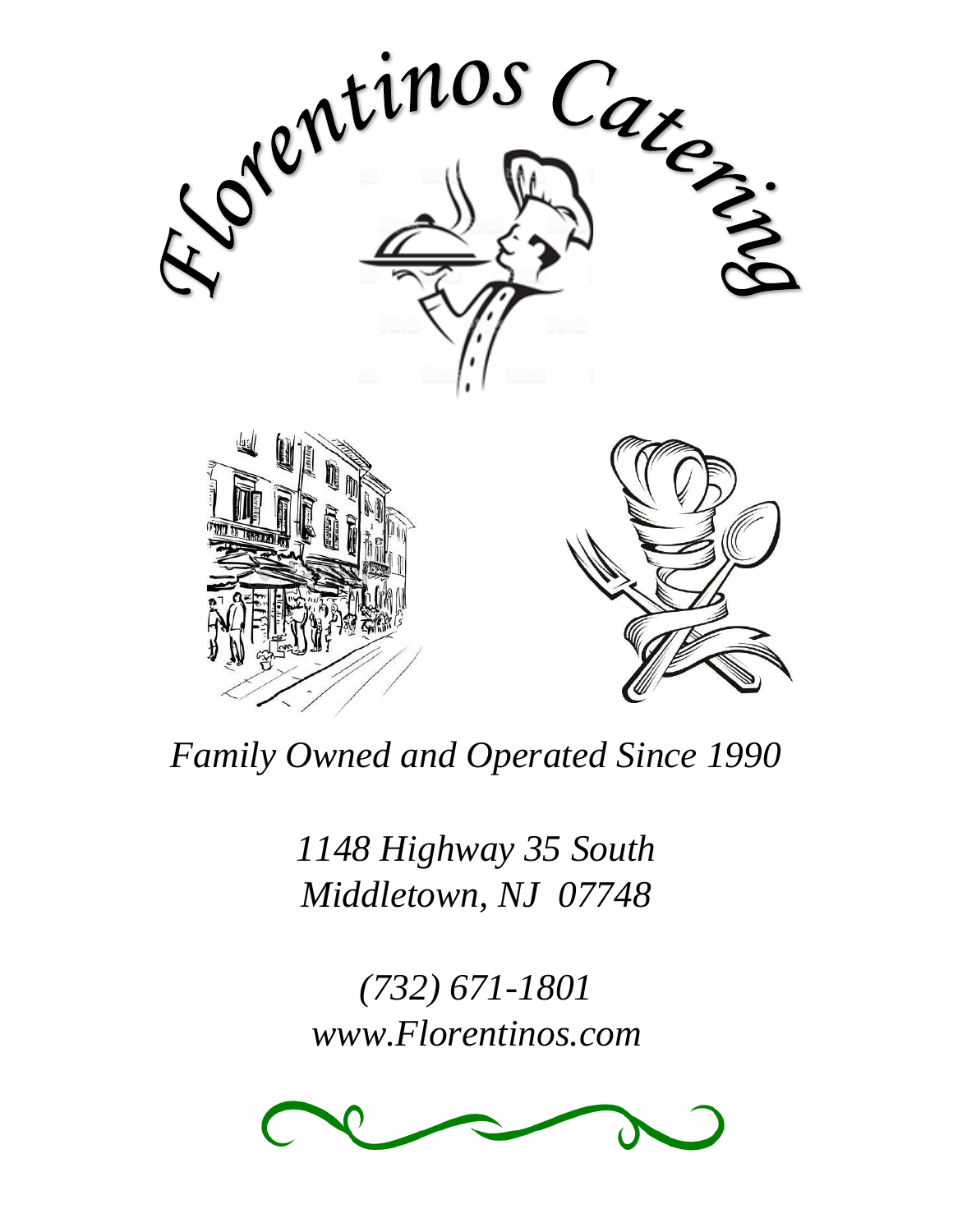# How does Florentinos do it?

It's simple – we love what we do, we're good at it, and we have fun doing it! In 1990, Dave and Lenny had a goal to create a family-owned catering business. Flash forward 30-plus years later, and the goal hasn't changed. We now have the resources of an industrial-sized caterer, but we pride ourselves on retaining our humble beginnings. Our customers – you – interact with Dave and Lenny directly; our employees have been with us since very near the beginning. Every person you work with at Flos, as we've taken to calling it, is there to make your event the best it can be.

Taste the Florentinos cuisine and you won't want to miss out on catering your next social, business, or other event with Flos. Whether it's a corporate luncheon, a backyard barbecue, or special occasion, we're committed to providing not only fresh, delicious fare with our 30 years of experience, but the most personalized catering service to be found in New Jersey.

## Want more proof? It's in the pudding – our customer reviews. Check below for some of our Google reviews!

- From Laurie P.: "Would highly recommend Florentino's. Great food, easy to work with and a wonderful experience from start / finish. We use them quite often."
- From Robyn T.: "I used Florentino's to cater for my daughter's backyard baby shower. The food was delicious! There was an abundance of food, David was a pleasure to deal with ... I highly recommend Florentino's for all your catering needs!!! I was a very satisfied customer!"
- From Patrick D.: "Best wedding caterer in the area and great value. Lenny and his staff were excellent and made my wedding worry free."
- Margie R.: "We've used Florentinos for catering for years now. The portions are generous, the food is delicious, and Dave and Len are wonderful, and very helpful when you need to plan your menu. We've never been disappointed!"

We hope you enjoy – we look forward to working with you!

– Dave, Lenny, and the Flos team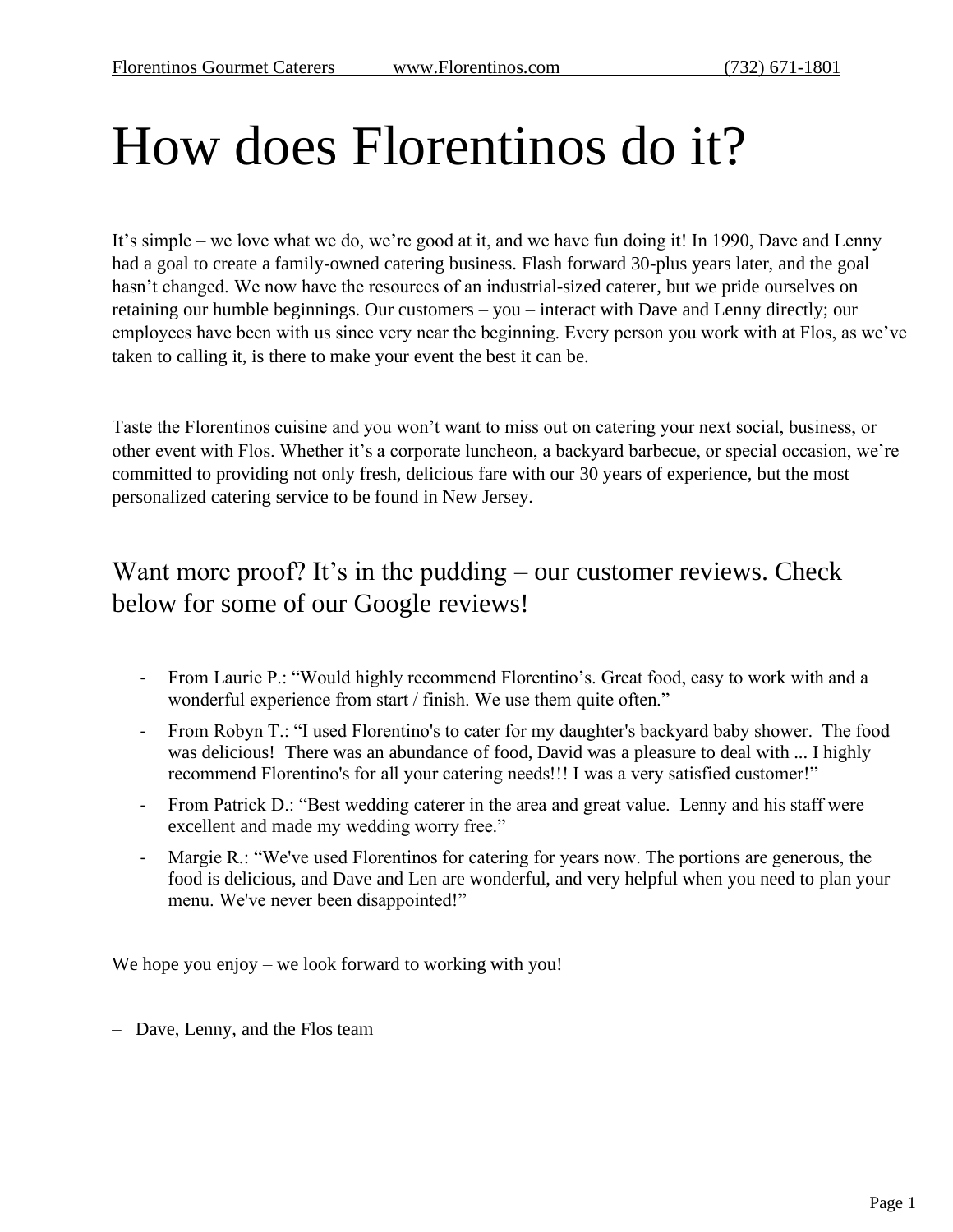# *Hot Trays a La Carte Pasta*

| 'I USVU                                                                              | <b>Half Tray Full Tray</b> |       |
|--------------------------------------------------------------------------------------|----------------------------|-------|
| <b>Penne Vodka-</b> Prosciutto with Pancetta & Mushrooms in a Vodka Cream Sauce \$62 |                            | \$112 |
| Grilled Chicken a la Vodka- Classic favorite with Grilled Chicken\$72                |                            | \$127 |
|                                                                                      |                            | \$110 |
|                                                                                      |                            | \$110 |
| <b>Penne Pomodoro-</b> Prosciutto and Fresh Basil in a Plum Tomato Sauce \$60        |                            | \$108 |
| <b>Spaghetti w/ Garlic &amp; Oil-</b> 100% Olive Oil with Garlic and Seasoning \$54  |                            | \$89  |
|                                                                                      |                            | \$108 |
| Stuffed Shells- Pastosa Stuffed Shells w/Ricotta in Marinara Sauce \$60              |                            | \$108 |
|                                                                                      |                            | \$120 |
|                                                                                      |                            | \$120 |
| <b>Cavatelli with Broccoli-</b> Lightly Sautéed with Garlic and Butter  \$61         |                            | \$110 |
|                                                                                      |                            | \$112 |
| <b>Rigatoni Bolognese-</b> with Beef and Pork in Seasoned Marinara Sauce  \$61       |                            | \$110 |
| <b>Penne Rabe-</b> Penne Pasta Sautéed with Broccoli Rabe and Sausage \$62           |                            | \$112 |
|                                                                                      |                            | \$110 |
| <b>Fried Ravioli</b> - Round Pastosa Ravioli Stuffed with Ricotta Cheese \$44        |                            | \$83  |

## *Beef*

|                                                                                   | \$134 |
|-----------------------------------------------------------------------------------|-------|
| <b>Beef and Broccoli-</b> Beef Medallions with Broccoli in Seasoned Marinade \$75 | \$134 |
|                                                                                   | \$134 |
|                                                                                   | \$134 |
|                                                                                   | \$134 |
|                                                                                   | \$117 |
| <b>Swedish Meatballs-</b> Classic Meatball with Homemade Cream Sauce \$68         | \$125 |
|                                                                                   | \$115 |
|                                                                                   | \$134 |

*~Half Tray Serves Approximately 8-10 People ~Full Tray Serves Approximately 16-20 People*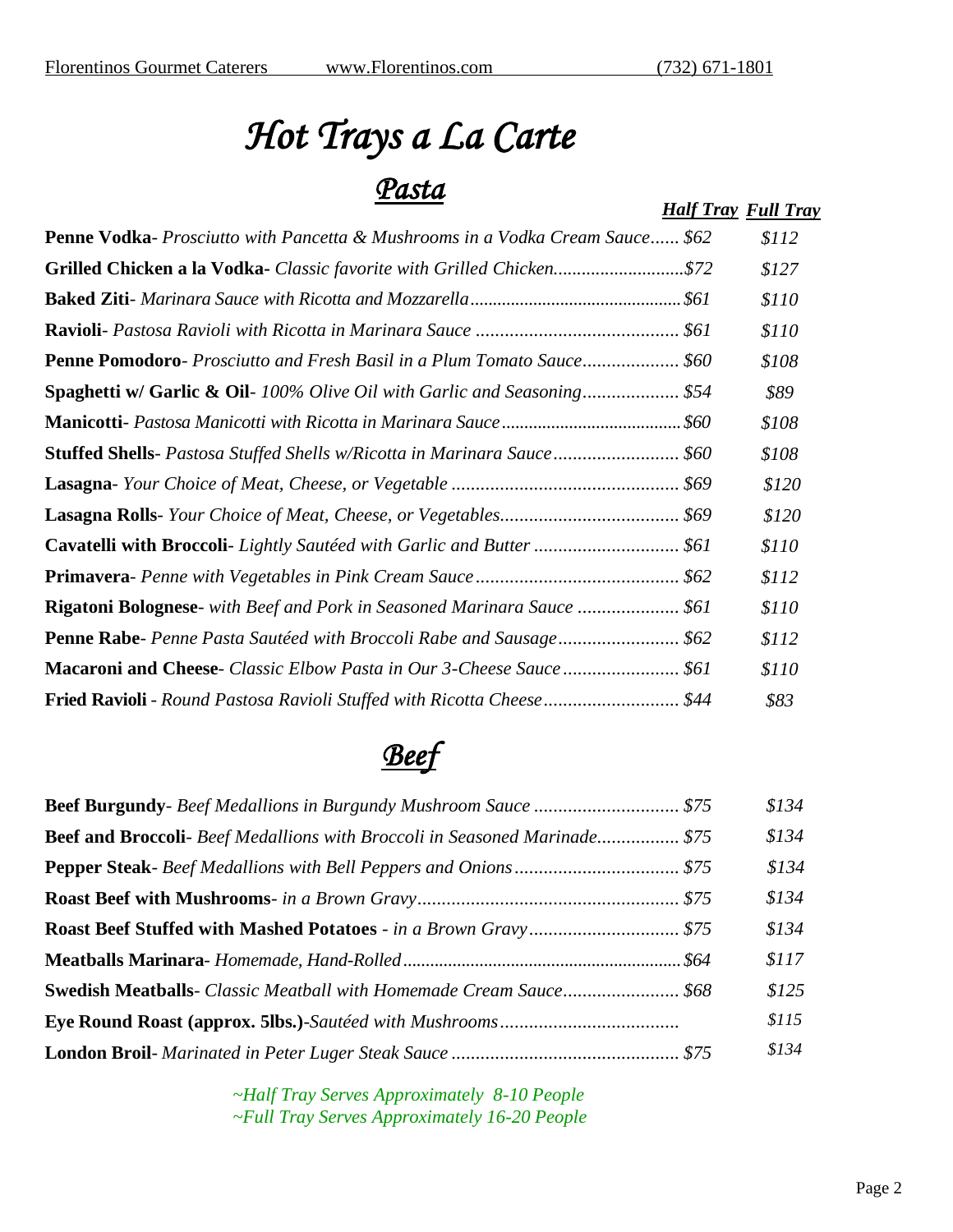*Chicken*

*Half Tray Full Tray*

|                                                                                               | \$122 |
|-----------------------------------------------------------------------------------------------|-------|
| Marsala-with Marsala Wine Sauce and Fresh Sautéed Mushrooms \$68                              | \$122 |
| Scallopini- Peppers, Sundried Tomatoes, & Mushrooms with Marsala Wine \$70                    | \$126 |
|                                                                                               | \$126 |
| <b>Parmigiana-</b> Lightly Breaded with Mozzarella in a Marinara Sauce \$68                   | \$122 |
| Florentino-Boneless Breast with Prosciutto & Mozzarella in Lemon Sauce \$75                   | \$136 |
| <b>Cordon Bleu-</b> Boneless Breast with Ham and Swiss in Lemon Sauce\$78                     | \$136 |
| <b>Saltimbocca-</b> Boneless Breast with Prosciutto & Spinach in Lemon Sauce  \$78            | \$136 |
| <b>Pomodoro-</b> Boneless Breast with Prosciutto, Mozzarella, & Plum Tomato  \$78             | \$136 |
|                                                                                               | \$126 |
| <b>Murphy</b> - with <i>Potatoes, Peppers, Sausage, and Onions in a White Wine Sauce \$70</i> | \$126 |
| <b>Sorrentino</b> - with Prosciutto, Eggplant, and Provolone in Marsala \$78                  | \$136 |
|                                                                                               | \$106 |
|                                                                                               | \$79  |
|                                                                                               | \$79  |
|                                                                                               | \$94  |

## *Pork*

#### *Half Tray Full Tray*

| <b>Baby Back Ribs-</b> Superior Quality in Our Homemade Barbeque Sauce   \$70          | \$126 |
|----------------------------------------------------------------------------------------|-------|
| <b>Sausage with Peppers and Onions-</b> Sautéed in Olive Oil with or without Sauce\$62 | \$112 |
| <b>Sausage with Potatoes-</b> Sautéed in Olive Oil with Red Bliss Baby Potatoes \$62   | \$112 |
| <b>Smoked Ham-</b> with Pineapples and Maraschino Cherries in a Glaze Sauce\$62        | \$112 |
|                                                                                        | \$112 |
| <b>Loin of Pork-</b> Sliced in a Pork Gravy with Fresh Sautéed Mushrooms  \$62         | \$112 |
|                                                                                        | \$107 |
|                                                                                        | \$112 |

## *Fresh Cooked and Carved Turkeys also Available*

*~Half Tray Serves Approximately 8-10 People ~Full Tray Serves Approximately 16-20 People*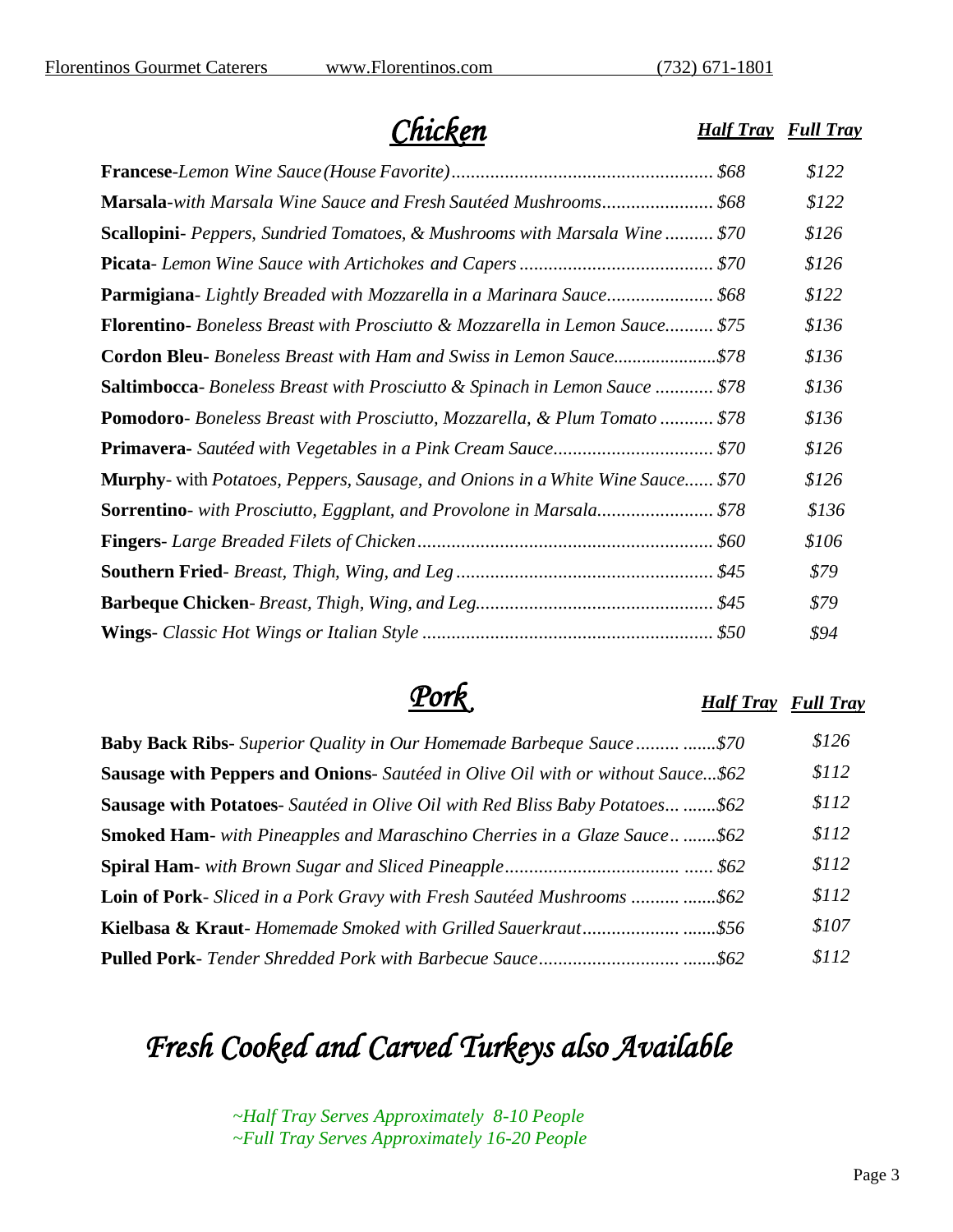## *Eggplant*

*Half Tray Full Tray*

| <b>Parmigiana-</b> Skinless, Lightly Breaded with Mozzarella in Marinara Sauce  \$61 | <i>S<sub>110</sub></i> |
|--------------------------------------------------------------------------------------|------------------------|
|                                                                                      | <i>S110</i>            |
| <b>Stuffed</b> - with Spinach, Ricotta, and Mozzarella in Marinara Sauce \$61        | 8110                   |

*Seafood* 

|                                                                                     | \$140 |
|-------------------------------------------------------------------------------------|-------|
|                                                                                     | \$140 |
| Shrimp Parmigiana-Lightly Breaded w/Mozzarella in Marinara Sauce \$77               | \$140 |
| Lobster Ravioli- Pastosa Lobster Ravioli in Marinara or Pink Sauce \$77             | \$140 |
| <b>Fried Calamari-</b> 3 Lbs. Lightly Battered, Golden Fried Tubes & Tentacles \$65 |       |
| Zuppa Di Mussels- Fresh Mussels Sautéed in Marinara Wine Sauce \$61                 | \$110 |
|                                                                                     | \$185 |

## *Vegetables, Potatoes, and Sides*

| <b>Roasted Vegetables-</b> Yellow Squash, Zucchini, Red Onion, Red & Green Bell              |       |
|----------------------------------------------------------------------------------------------|-------|
| Peppers, Baby Carrots, Broccoli, & Cauliflower in Olive Oil & Fresh Garlic \$61              | \$105 |
| <b>Honey Carrots-</b> Baby Cello Carrots Sautéed with Sliced Almonds and Honey \$57          | \$102 |
| <b>Green Been Almondine-</b> Sautéed with Sliced Almonds in Olive Oil and Garlic  \$57       | \$102 |
|                                                                                              | \$90  |
|                                                                                              | \$105 |
| <b>Rice and Vegetables-</b> Rice with an Assortment of Fresh Mixed Vegetables \$57           | \$102 |
|                                                                                              | \$105 |
| <b>Rice Balls-</b> Homemade, Loaded with Fresh Mozzarella and Grated Parmigiana \$51         | \$90  |
| <b>Fried Platter-</b> Rice Balls, Chicken Fingers, Fried Ravioli, and Mozzarella Sticks \$63 | \$109 |
| <b>Red Roasted Potatoes-</b> Baby Bliss Red Potatoes Seasoned w/Rosemary & Garlic  \$57      | \$102 |
|                                                                                              | \$102 |
|                                                                                              | \$102 |

*~Half Tray Serves Approximately 8-10 People ~Full Tray Serves Approximately 16-20 People*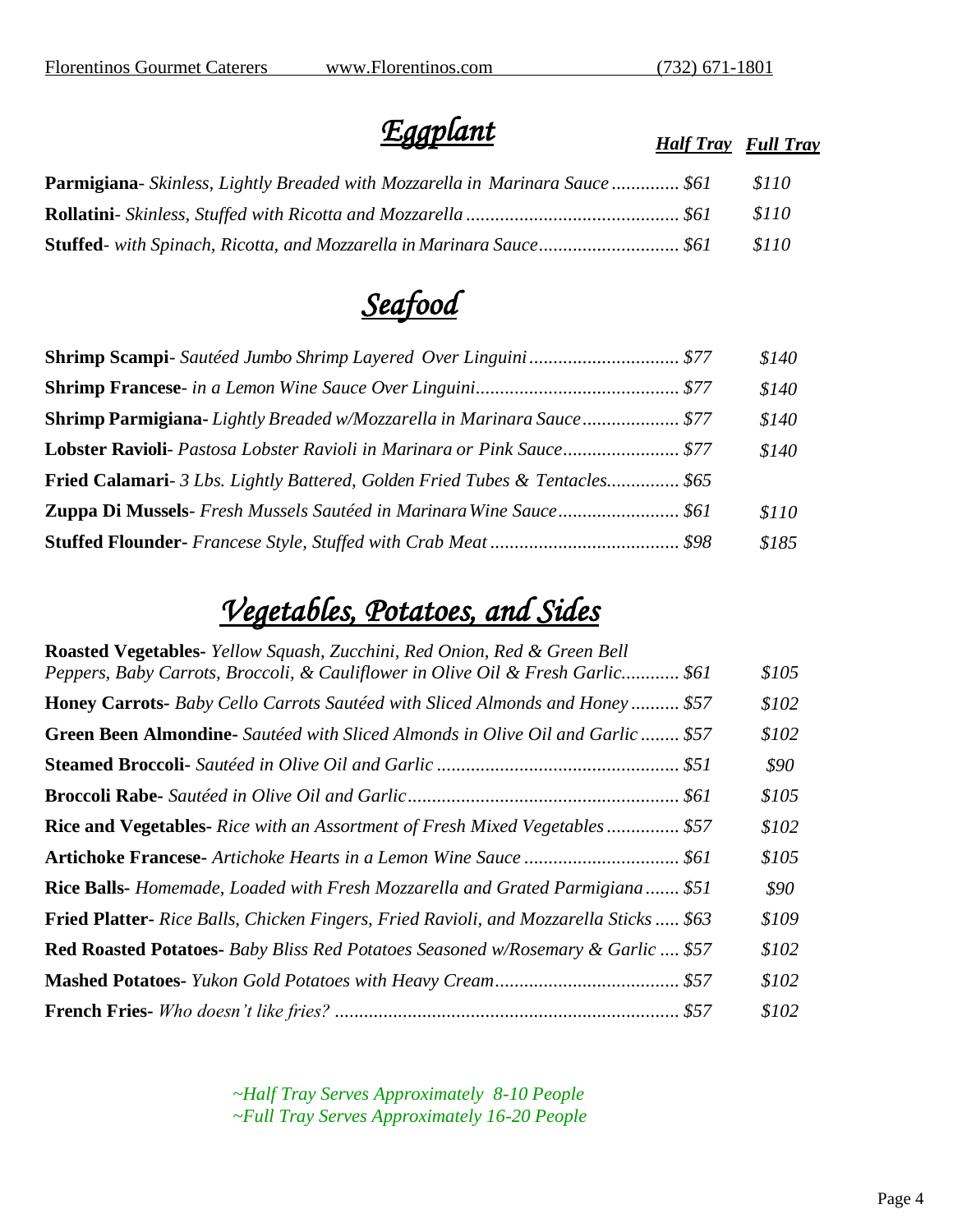# *Deluxe Hot Buffet Package*

## **Appetizer Trays**

### *Choose One of the Following*

- *Antipasto Tray: Dry Sausage, Pepperoni, Genoa Salami, Prosciutto, Imported Provolone, Mozzarella Balls, Assorted Olives, Artichoke Hearts, Mushroom Salad, Stuffed Peppers, Roasted Peppers, and Bread Sticks.*
- *Crudité Platter: Raw Vegetables with a Store-Made Seasoned Dip, Consisting of Celery, Red and Green Peppers, Carrots, Cucumbers, Snow Peas, Broccoli, and Cherry Tomatoes.*
- *Cheese Platter: Cheddar, Imported Provolone, Domestic Provolone, Monterey Jack, Smoked Gouda, Fresh Mozzarella, Imported Swiss, and Muenster. Served with Assorted Crackers, Pepperoni, and Fresh Strawberries and Grapes.*

## **Hot Entrees**

### Substitutions are Available

*Choose one from each section (Pasta, Chicken, Beef, Pork, and Eggplant or Side)*

- *Pasta: Penne Vodka, Baked Ziti, Stuffed Shells, Cavatelli with Broccoli, Lasagna Rolls, Rigatoni Bolognese, Mac and Cheese, or any choice from the Hot Tray A La Carte Menu*
- *Chicken: Francese, Marsala, Parmigiana, Scallopini, Picata, Florentino, Cordon Bleu, Saltimbocca, Pomodoro, Primavera, or any choice from the Hot Tray A La Carte Menu*
- *Beef: Burgundy, Beef and Broccoli, Pepper Steak, Roast Beef with Mushrooms, Meatball Marinara, London Broil, or any choice from the Hot Tray A La Carte Menu*
- *Pork: Sausage with Peppers and Onions, Roasted Loin of Pork, Sausage with Potatoes, Baby Back Ribs, Spiral Ham, or any choice from the Hot Tray A La Carte Menu*
- *Eggplant or Side: Parmigiana, Rollatini, Roasted Vegetables, Green Bean Almondine, Honey Carrots, Roasted Potatoes, or any choice from the Hot Tray A La Carte Menu*

## **Fresh Bread**

*Choice of Brooklyn-Amato Rolls or Italian Bread with Butter Tabs*

### **Salad**

*Choose one of the Following: House Salad: Mixed Greens with Cucumbers, Broccoli, Tomatoes, Onions, Peppers, and Carrots with Italian Dressing*

*Caesar Salad: Romaine Lettuce with Croutons and Grated Parmigiana with a Caesar Dressing*

### **Dessert**

*Sheet-Style Cake with Choice of Filling and Inscriptions, Italian Cookies, or Assorted Miniature Pastries*

### **Complete Plastic Service**

*Dinner Plates, Forks, Knives, Dinner-Size Napkins, Serving Spoons, Dessert Plates and Forks, Chafing Equipment, and Sternos*

### *Price Per Person: \$25 (Minimum 25 People)*

Also Available are Waitresses, Bartenders, Canopies, Tables, and Chairs **Page 5** Page 5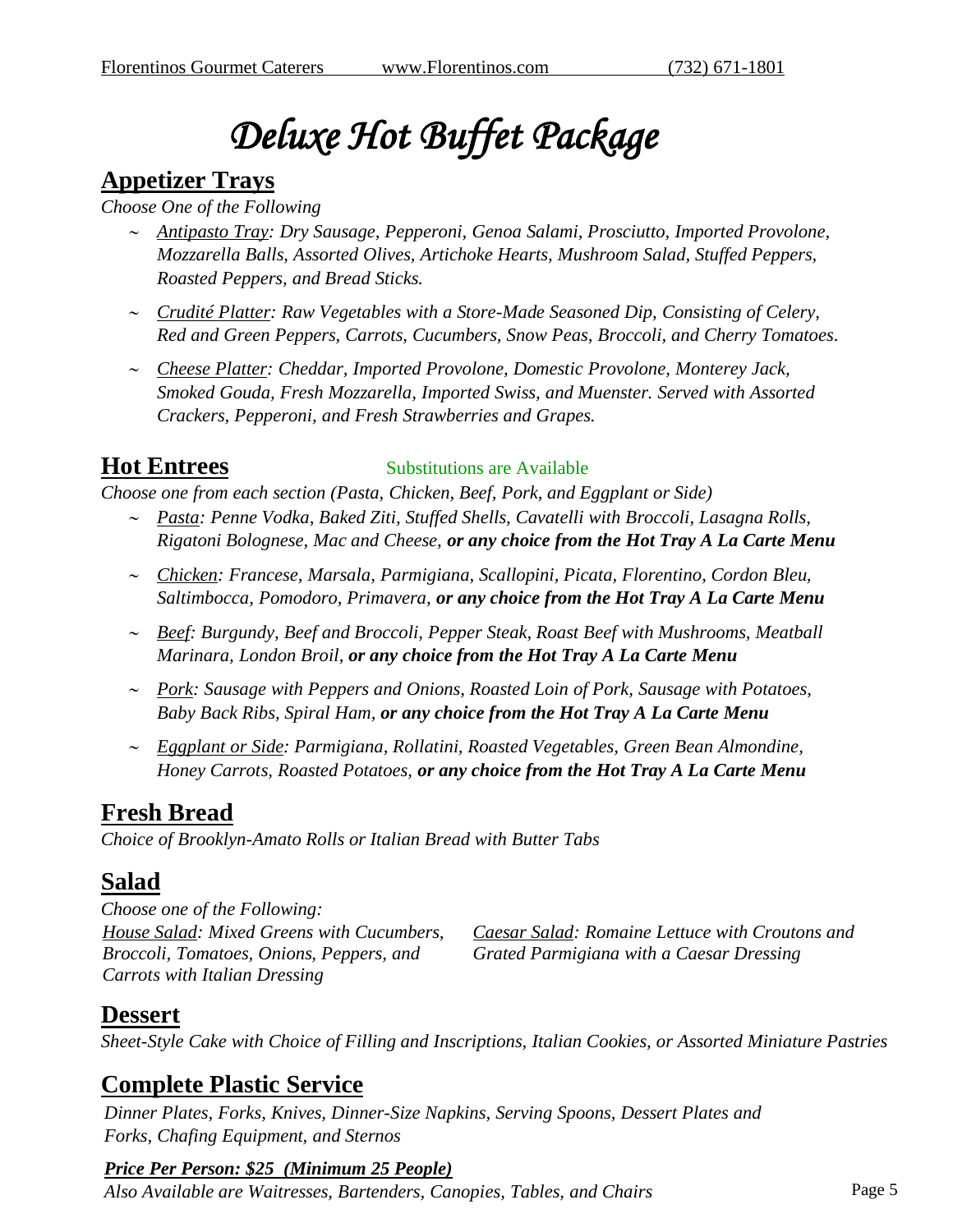# *Florentinos Gourmet Buffet Package*

### **Entrées**

*Choose from the Following Hot Entrées. Party Size Determines Number of Selections.*

### *Pasta Penne Vodka Baked Ziti Stuffed Shells Lasagna Lasagna Rolls Cavatelli and Broccoli Penne Pomodoro Pasta Primavera Rigatoni Bolognese Macaroni and Cheese Penne Rabe*

### *Pork*

*Baby Back Ribs Sausage w/Peppers & Onions Sausage with Potatoes Smoked Virginia Ham Roasted Loin Kielbasa and Kraut Pulled Pork*

#### *Beef*

*Burgundy Beef and Broccoli Pepper Steak Swedish Meatballs Meatballs Marinara Roast Beef with Mushroom Roast Beef stuffed with Mashed Potato*

#### *Vegetables & Sides*

*Roasted Vegetables Honey Carrots Green Bean Almondine Steamed Broccoli Red Baby Bliss Potatoes Broccoli Rabe Artichoke Francese Rice and Vegetable*

### *Eggplant*

*Parmigiana Rollatini*

#### *Chicken*

*Francese Marsala Florentino Cordon Bleu Scallopini Picata Parmigiana Pomodoro Saltimbocca Murphy Fingers Southern Fried*

### *Seafood (\$2 per Person)*

*Stuffed Flounder Mussels Marinara Shrimp Parmigiana Shrimp Scampi*

### *Please Refer to Hot Trays a La Carte Section for Item Descriptions*

## **Fresh Bread**

*Choice of Brooklyn-Amato Rolls or Italian Bread with Butter Tabs*

### **Salad**

*Choose one of the Following:*

- *Florentinos House Salad: Freshly Tossed Greens with Cucumbers, Broccoli, Tomatoes, Onions, Peppers, and Carrots with Italian Dressing*
- *Caesar Salad: Romaine Lettuce with Croutons and Grated Parmigiana with Caesar Dressing*

### **Complete Plastic Service**

*Dinner Plates, Forks, Knives, Dinner-Sized Napkins, Serving Spoons, Chafing Equipment, & Sternos*

### *Price per Person: \$20 (Minimum 25 People)*

*Also Available are Waitresses, Bartenders, Canopies, Tables, and Chairs*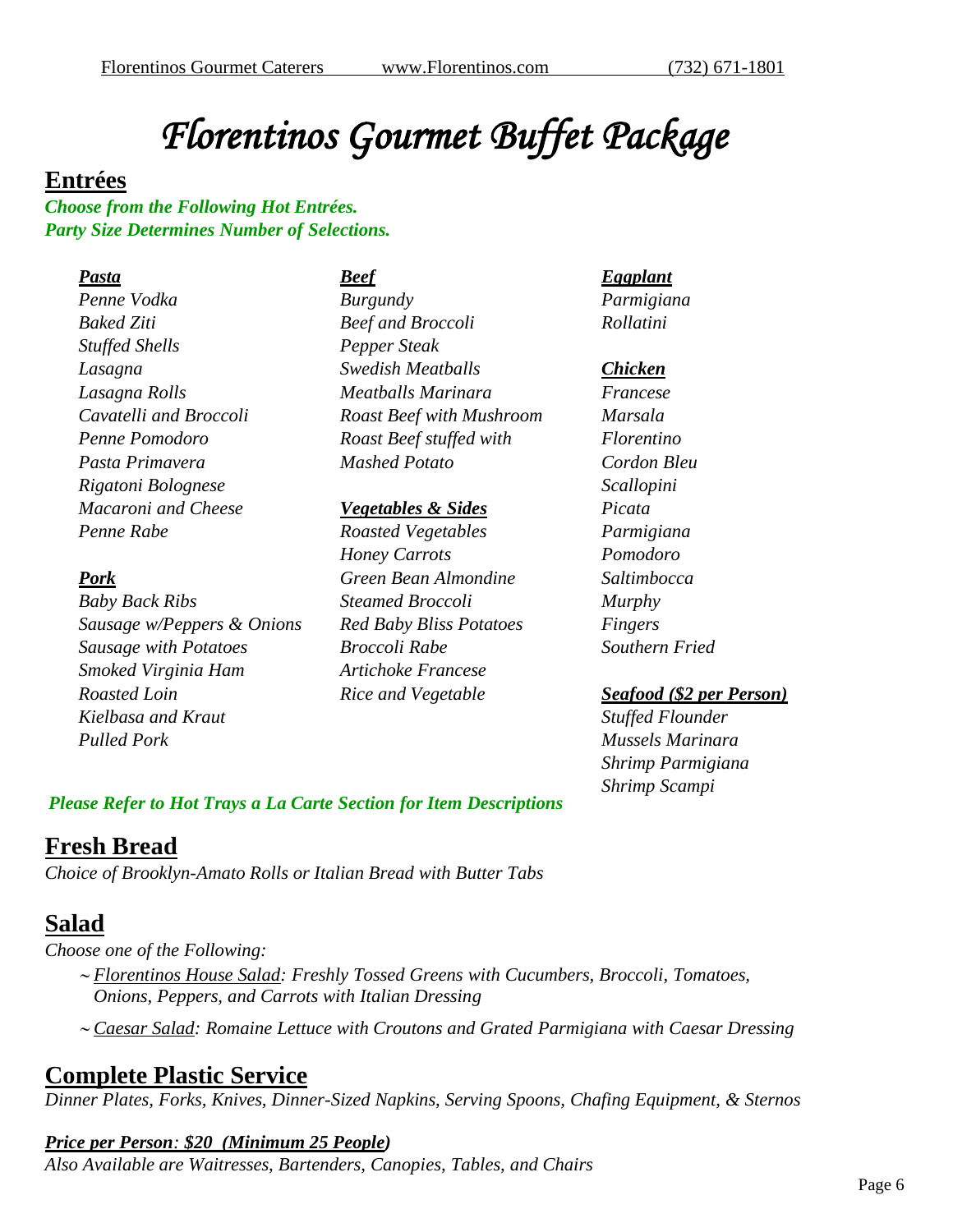# *Florentinos Special Hot Buffet Package*

## **Entrées**

*Included Are the Four Following Selections:* 

- *Choice of Baked Ziti or Stuffed Shells*
- *Meatballs in Marinara Sauce*
- *Sausage with Peppers and Onions—with or without Tomato Sauce*
- *Eggplant Rollatini*

### *Add a Chicken Dish from the Following Selections for an Additional \$2.50 per Person:*

- *Francese: In a Lemon Wine Sauce*
- *Marsala: with Marsala Wine Sauce and Fresh Sautéed Mushrooms*
- *Scallopini: Peppers, Sundried Tomatoes, and Mushrooms in a Marsala Sauce*
- *Picata: Lemon Wine Sauce with Artichokes and Capers*
- *Parmigiana: Lightly Breaded with Mozzarella in a Marinara Sauce*
- *Pomodoro: Boneless Breast with Prosciutto and Mozzarella with a Plum Tomato Sauce*
- *Florentino: Boneless Breast with Prosciutto and Mozzarella in Lemon Sauce*
- *Murphy: With Potatoes, Peppers, Sausage, and Onions in a White Wine Sauce*

## **Fresh Bread**

*Choice of:* 

- *Brooklyn-Baked Italian Bread with Butter Tabs*
- *Brooklyn-Baked Amato Rolls with Butter Tabs*

## **Salad**

*Choice of:* 

- *Florentinos House Salad: Freshly Tossed Greens with Cucumbers, Broccoli, Tomatoes, Onions, Peppers, and Carrots with Italian Dressing*
- *Caesar Salad: Romaine Lettuce with Croutons and Grated Parmigiana with Caesar Dressing*

## **Complete Plastic Service**

*Dinner Plates, Forks, Knives, Dinner-Sized Napkins, Serving Spoons, Chafing Equipment, and Sternos* 

### *Price per Person: \$17 (Minimum 30 People)*

*Also Available are Waitresses, Bartenders, Canopies, Tables, and Chairs*

*Optional Desserts—Refer to Page 15*



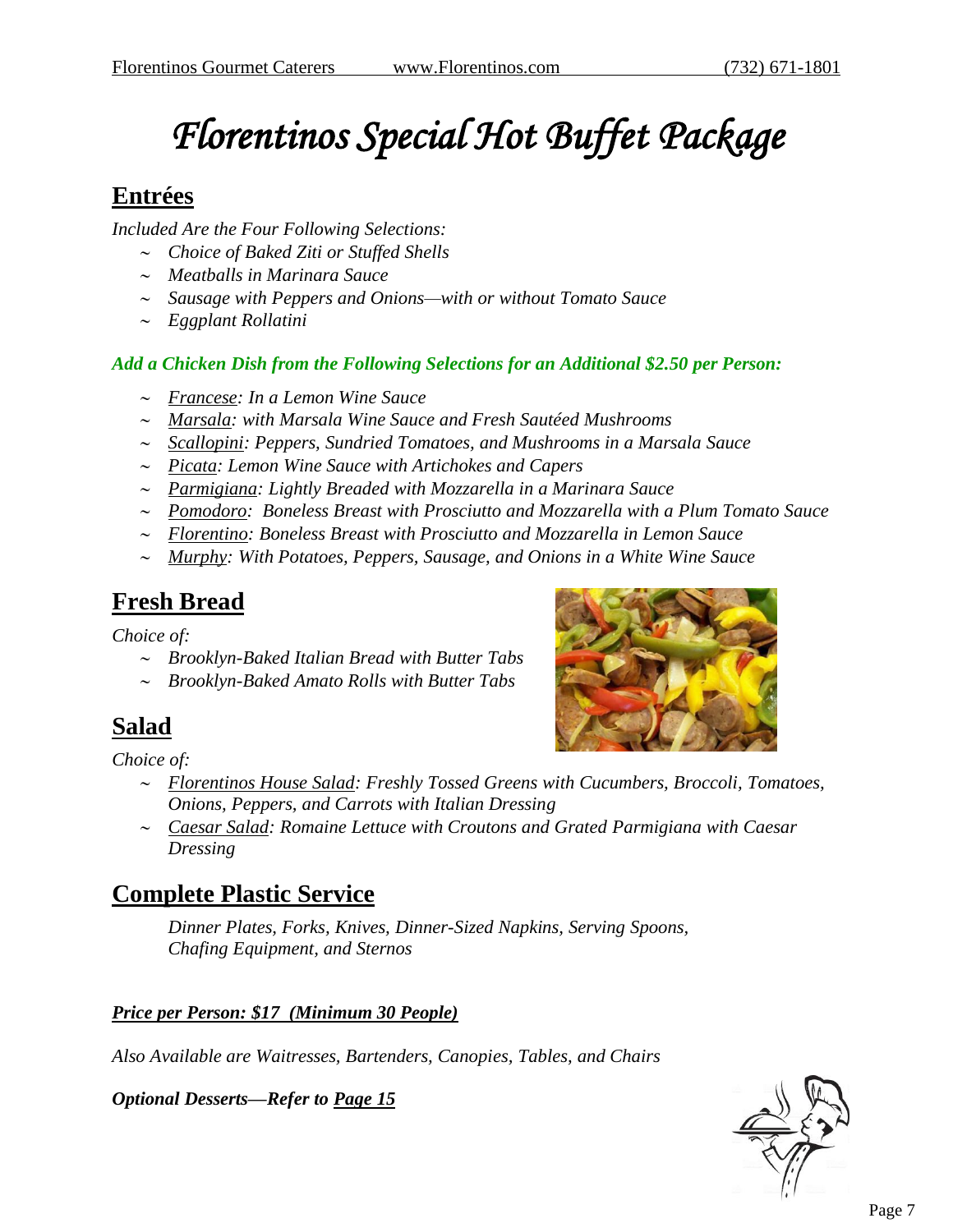## *Florentinos Fixed Restaurant Menu*

#### *"Let Florentinos Bring the Restaurant to You!"*

### **Choice of Pasta**

**Penne Vodka** – *Prosciutto with Pancetta and Mushrooms in a Vodka Cream Sauce* **Baked Ziti** – *Marinara Sauce with Ricotta and Mozzarella*  **Stuffed Shells** – *Pastosa Stuffed Shells w/Ricotta in Marinara Sauce* **Cavatelli with Broccoli** – *Lightly Sautéed with Garlic and Butter* **Lasagna Rolls** – *With Your Choice of Meat, Cheese, or Vegetables*

### **Choice of Entree**

**Beef Burgundy** – *Beef Medallions in Burgundy Mushroom Sauce* **Filet Mignon** *– Tender Beef in a Cabernet Gravy with Mushrooms (Additional Charge)* **Chicken Francese** – *Lemon Wine Sauce(House Favorite)* **Chicken Florentino** – *Boneless Breast with Prosciutto and Mozzarella in Lemon Sauce* **Chicken Marsala** – *with Marsala Wine Sauce and Fresh Sautéed Mushrooms* **Chicken Saltimbocca** – *Boneless Breast with Prosciutto and Spinach in a Lemon Sauce* **Roast Loin of Pork** – *Sliced in a Pork Gravy with Fresh Sautéed Mushrooms* **Spiral Ham** – *With Brown Sugar and Slice Pineapple* **Shrimp Scampi** – *Sautéed Jumbo Shrimp layered over Linguine*

### **Choice of Side**

**Roasted Vegetables** – *Fresh Zucchini, Squash, Carrots, Broccoli, Cauliflower, Onions, Peppers* **Green Bean Almandine** –*Fresh Cut Green Beans with Toasted Almonds and Garlic* **Honey Carrots** – *Carrots with Honey and Brown Sugar* **Rice Balls** – *Made with Mozzarella Grated Parmigiana, Hand Rolled in our Seasoned Breadcrumbs* **Red Roasted Potatoes** – *Baby Bliss Red Potatoes seasoned with Rosemary and Garlic*

### **Choice of Salad**

**House Salad** – *Tossed Greens w/ Cucumbers, Broccoli, Tomatoes, Onions, Peppers, Carrots* **Caesar Salad** – *Romaine Lettuce, Grated Parmigiana, and Croutons with Caesar Dressing*

### **Fresh Store-Baked Breads**

**Bread** – *Choice of Brooklyn Seeded or non-Seeded French Bread, or Amato Dinner Rolls*

### **Appetizer (Additional Charge)**

**Antipasto Platter** – *Dry Sausage, Pepperoni, Genoa Salami, Prosciutto, Imported Provolone, Mozzarella Balls, Assorted Olives, Artichoke Heart, Mushroom Salad, Stuffed and Roasted Pepper* **Caprese Platter** – *Mozzarella, Layered with Fresh Tomato, Red Onions, Red Roasted Peppers Red Onions, Roasted Red Peppers, and Fresh Basil Leaves*

**Fried Platter (Served Warm)** – *An Assortment of Rice Balls, Chicken Fingers, Pastosa Fried Ravioli, and Mozzarella Sticks*

**Pricing 10 – 12 People \$290 Add an Antipasto \$70, Caprese Platter \$60, Fried Platter \$63 Pricing 15 – 18 People \$395 Add an Antipasto \$95, Caprese Platter \$85, Fried Platter\$109**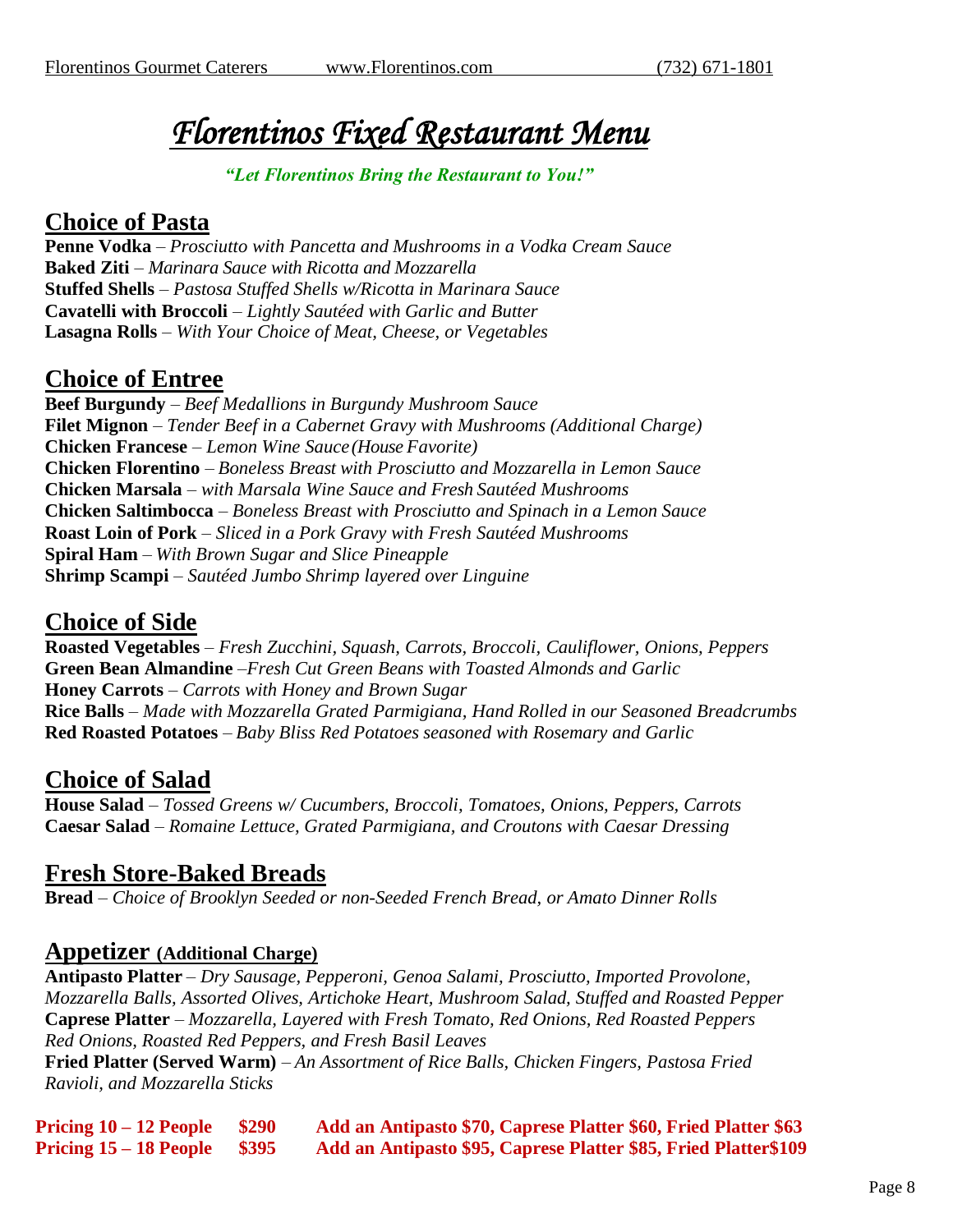## *Barbecue Party Package*

*"Enjoy Your Party…Let Florentinos Do the Work!"*

## **Grilling Items:**

- *Fresh Ground Sirloin Hamburgers (4 oz. 90% Lean)*
- *Sabrett Coney Island Style All Beef Frankfurters*
- *Marinated Perdue Chicken Including Breast, Thigh, Leg, and Wing*
- *Sweet Italian Sausage, Made here at Florentinos*
- *Store-Made Florentinos Famous Pulled Pork*

### **Sides:**

- *Store-Made Peppers and Onions*
- *Jersey Corn on the Cob*
- *Home Style BBQ Baked Beans*
- *Gourmet Store-Made Potato Salad, Macaroni Salad, and Cole Slaw*
- *Fresh Sliced Watermelon*

### **Beverages:**

*5 Gallons of Lemonade and 5 Gallons of Iced Tea*

### **Bread:**

*Rolls for Hotdogs, Hamburgers, and Sausage*

### **Condiments:**

 *Heinz Ketchup, Boar's Head Mustard, Hellmann's Mayonnaise, Sauerkraut, Sabrett Red Onions, American Cheese, Lettuce, Tomato, Onions, Butter, and Pickles*

### **Paper Products:**

 *Dinner Plates, Forks, Knives, Dinner-Sized Napkins, Serving Spoons, Dessert Plates, Dessert Forks, Chafing Equipment, Salt, and Pepper*

### **Other Options for Barbecue (at an Additional Price):**

- *Baby Back Ribs*
- *Marinated London Broil*
- *Little Neck Clams*
- *Rib Eye Steak*
- *Filet Mignon*
- *Cheese and Parsley Sausage*
- *6 oz. Hamburgers*
- *Chicken Sausage*
- *Lobster Tails*

## **The Chef, Charcoal Grill, and Serving Tables are Included**

**Price Per Person:**  *Call for current pricing*



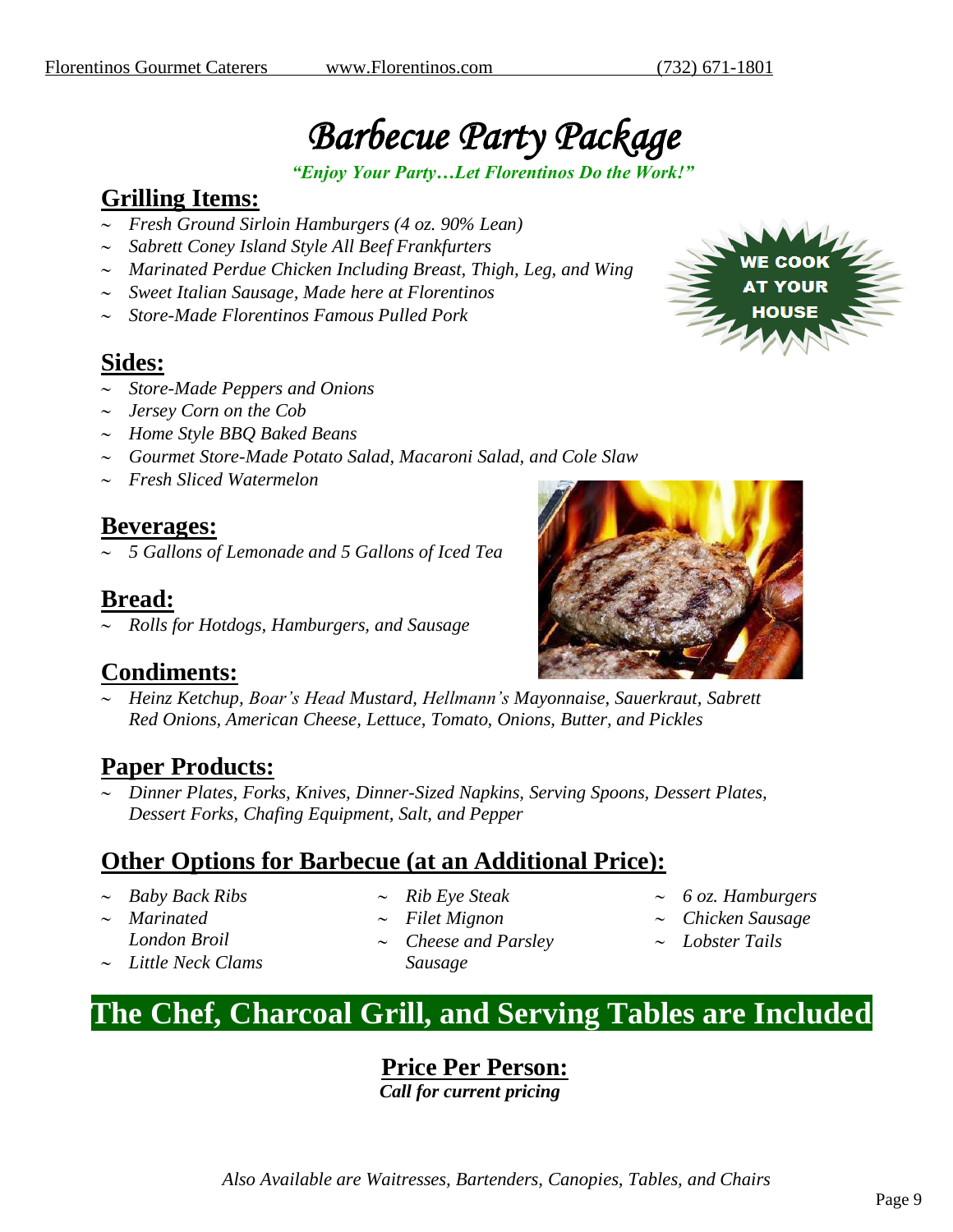## *Service and Rental List*

| <b>Tables</b>                                                                       |  |
|-------------------------------------------------------------------------------------|--|
|                                                                                     |  |
|                                                                                     |  |
| <b>Chairs</b>                                                                       |  |
|                                                                                     |  |
|                                                                                     |  |
| <b>Linens</b>                                                                       |  |
|                                                                                     |  |
|                                                                                     |  |
| <b>Glassware</b>                                                                    |  |
|                                                                                     |  |
|                                                                                     |  |
|                                                                                     |  |
|                                                                                     |  |
| <b>Equipment</b>                                                                    |  |
| Complete 100-Cup Coffee Set-Up (Coffee, Sugar, Sweet and Low, Cups, and Cream) \$70 |  |
|                                                                                     |  |
| <b>Tents and Canopies</b>                                                           |  |
|                                                                                     |  |
|                                                                                     |  |
|                                                                                     |  |

*(Optional Sides and Lights are Available at an Additional Charge)*

### **Rental Packages**

| Package One               | Package Two               |
|---------------------------|---------------------------|
| One $20x20$ Foot Canopy   | One 20 x 30               |
| 4 Round or Banquet Tables | 6 Round or Banquet Tables |
| 32 Brown Chairs           | 48 Brown Chairs           |
| Only \$525.00             | Only \$630.00             |

*Minimum \$50 Delivery Charge Applied to All Rental Items.*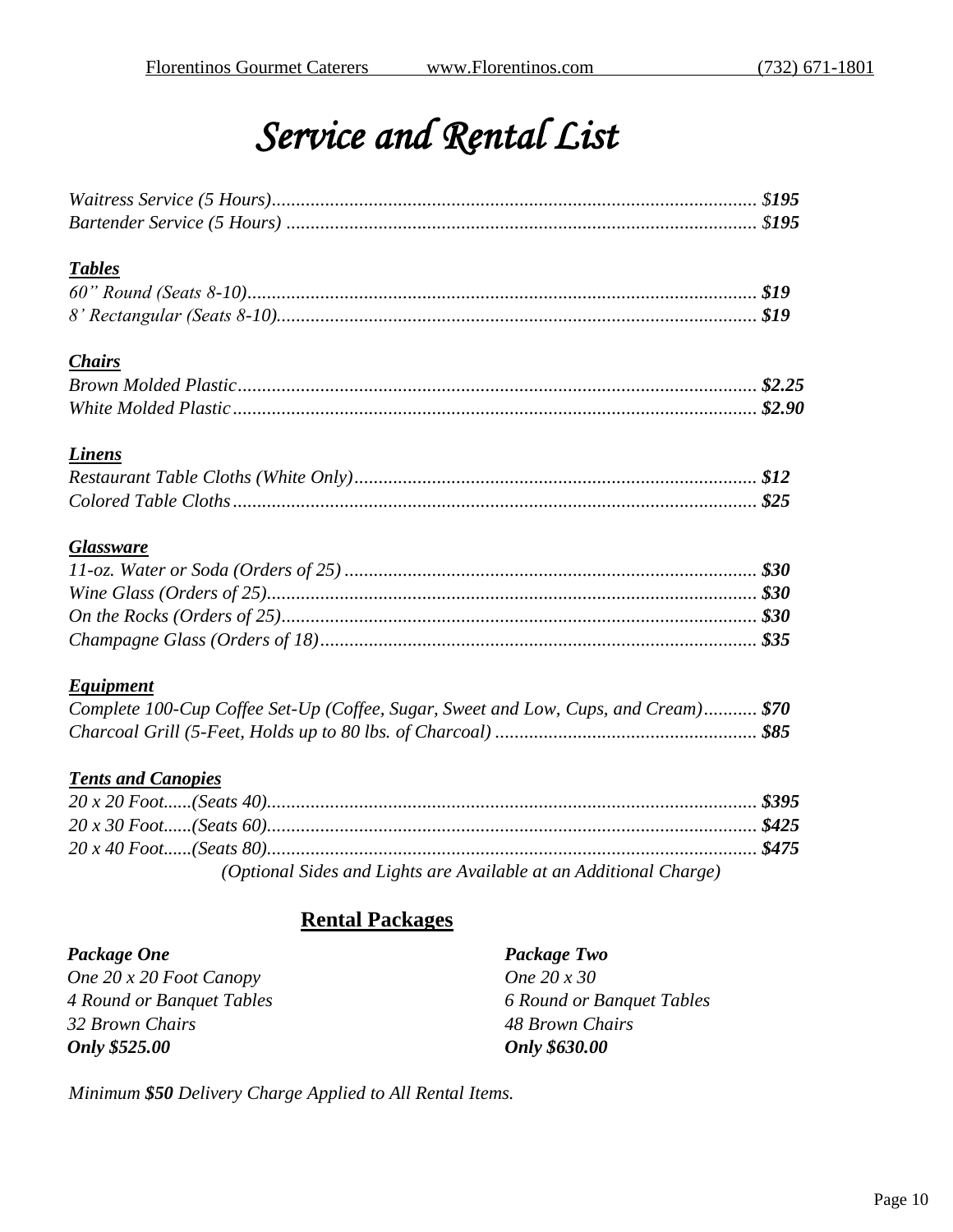## *Sandwich Platters*

#### *Substitutions or Customizations are Available*

### **Assorted Finger Sandwiches**

- *20 Sandwiches with Lettuce and Tomato Made on Mini Kaiser Rolls, Halved for 40 Pieces – \$99*
- *10 Sandwiches with Lettuce and Tomato Made on Kaiser Rolls, Halved for 20 Pieces – \$99*
- *~Ham and Swiss*
- *~Roast Beef*

*~Salami and Provolone*

*~Turkey and American*

*~Eggplant Mozzarella with Roasted Peppers*

*~Chicken Cutlet, Mozzarella, & Roasted Pepper*

### **Sloppy Joes – \$117**

*10 Thick Triple Decker "Overweight" Sandwiches with Store-Made Roast Beef, Ham, and Turkey on Rye Bread with Russian Dressing and Our Homemade Cole Slaw Cut in Halves for 20 pieces.*

### **Italian Finger Sandwiches --\$90**

*Made on Brooklyn Italian Bread, Approximately 35, 1.5" Slices with a Variety of the Following Cold Cuts:*

*~Fresh Mozzarella ~Roasted Peppers ~Salami ~All Sandwiches with Light Oil and Vinegar*

*~Eggplant Strips ~Imported Ham ~Ham Cappicola*

### **Wrap Sandwiches – \$107**

*10 Flavored Wraps with Lettuce and Tomato Cut into Thirds for 30 Pieces with the Following Options:*

| $\sim$ Turkey and American                      | ~Chicken Cutlet, Mozzarella, Roasted Pepper |
|-------------------------------------------------|---------------------------------------------|
| ~Ham and Swiss                                  | ~Chicken Salad                              |
| $\sim$ Eggplant Mozzarella with Roasted Peppers | $\sim$ Tuna                                 |

### **Paninis – \$115**

*8 Ciabbatta Paninis Cut into Quarters for 32 Pieces with the Following Options:*

| $\sim$ Turkey and Cheddar with Bacon and Sundried | $\sim$ Ham and Mozzarella with Tomatoes and Red |
|---------------------------------------------------|-------------------------------------------------|
| <i>Tomatoes</i>                                   | Onions                                          |
| ~Grilled Chicken and Mozzarella with Tomatoes     | $\sim$ Fried Eggplant with Roasted Peppers and  |
| and Red Onions                                    | Mozzarella                                      |

### **Stuffed Bread Platter – \$80**

*Store-Made Breads Arranged on a Platter with a Side of Marinara Sauce, Stuffed with the Following Options:*

| $\sim$ Pepperoni with Mozzarella       | $\sim$ Eggplant with Mozzarella |
|----------------------------------------|---------------------------------|
| $\sim$ Sausage with Peppers and Onions | ~Ham with Mozzarella            |

### **Italian "Overweight" Gourmet Platter – \$115**

*4 Whole Loaves of Fresh, Brooklyn-Baked Italian Bread Cut into 32 Pieces Total with the Following:*

| Tomatoes                              |                                                                                                                                              |
|---------------------------------------|----------------------------------------------------------------------------------------------------------------------------------------------|
|                                       |                                                                                                                                              |
| Roasted Peppers with Balsamic Vinegar | Page 11                                                                                                                                      |
|                                       | ~Roast Beef and American with Lettuce and<br>~Turkey and Alpine Swiss with Lettuce and Tomateos ~Breaded Chicken Cutlet, Mozzarella, and Red |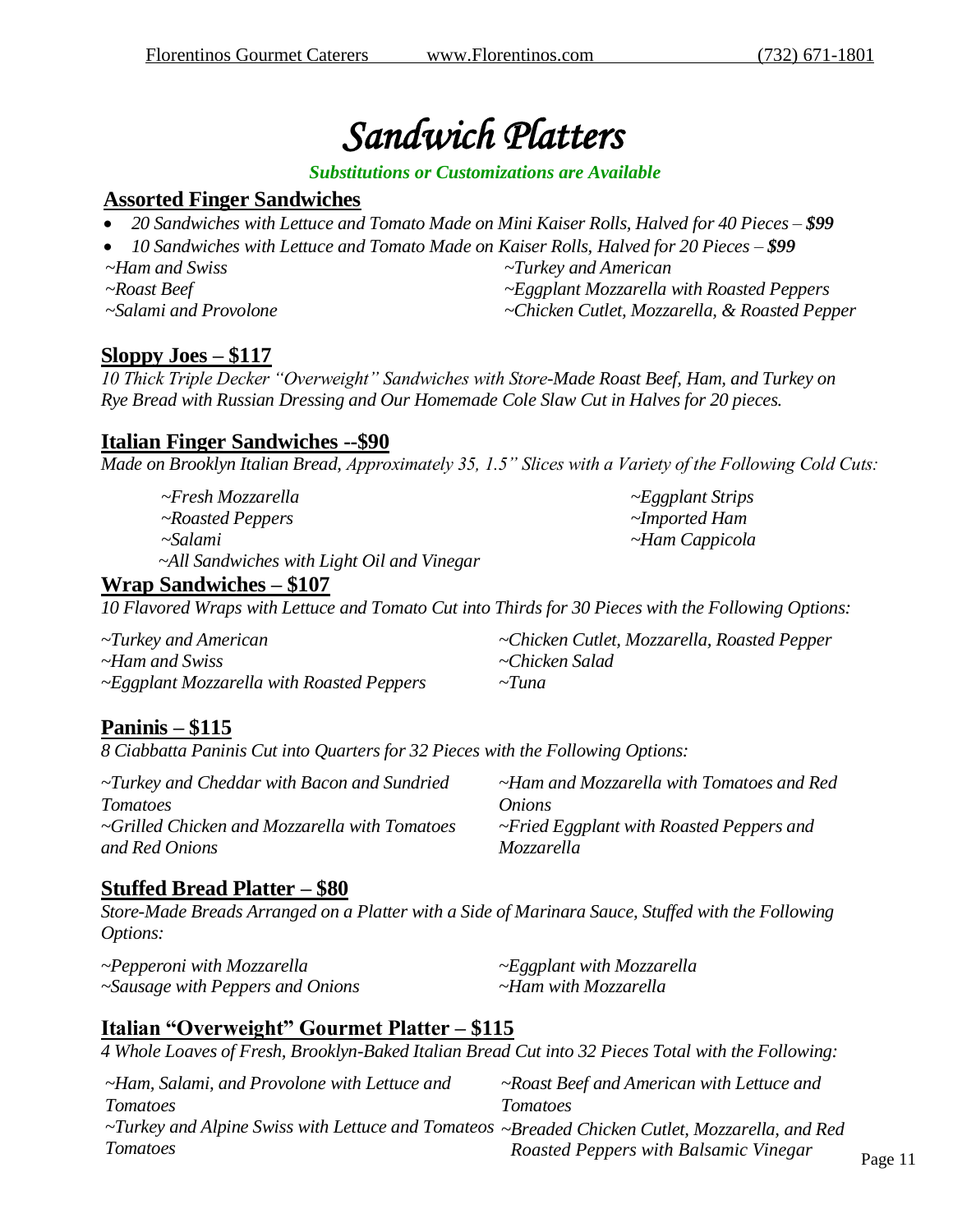## *Hero Specials*

*All Heroes Are Pre-Sliced and Are Made on Brooklyn-Baked Italian Bread Using Boar's Head Cold Cuts.*

### **Italian Hero**

*Imported Ham, Genoa Salami, Ham Capicola, and Provolone with Lettuce and Tomato. Served w/ Hellman's Mayo and Italian Dressing on the Side.*

### **Turkey Hero**

*Boar's Head Oven Gold Turkey and American Cheese with Lettuce and Tomato. Served with Hellman's Mayonnaise on the side.*

### **American Hero**

*Store-Made Thinly Sliced Roast Beef, Boar's Head Oven Gold Turkey, and American Cheese, with Lettuce and Tomato. Served with Hellman's Mayonnaise and Italian dressing on Side.*

### **Italian American Hero**

*The Best of Both Worlds: One Half Italian Hero and the Other Half American Hero. Served with Store-Made Italian Dressing and Hellman's Mayonnaise on the Side.*

### **Grand Italian Deluxe Hero**

*Prosciutto di Parma, Genoa Salami, Imported Soppersatta, Imported Hot Capicola, and Provolone Cheese with Lettuce and Tomato. Served with Italian Dressing on the Side. (\$4 Additional per Foot)*



### **Turkey Club Hero**

*Boar's Head Oven Gold Turkey and Baby Swiss Cheese with Lettuce, Tomato, and Crispy Bacon. Served with Hellman's Mayonnaise on the Side. (\$5 Additional per Foot)*

### **Roast Beef Hero**

*Store-Made Thinly Sliced Roast Beef and Alpine-Lacey Cheese with Lettuce and Tomato. Served with Hellman's Mayonnaise on the Side. (\$3 Additional per Foot)*

### **Chicken Cutlet Hero**

*Crispy Breaded Chicken Cutlet or Grilled Chicken Cutlet and Fresh, Store-Made Mozzarella with Roasted Red Peppers. Served with Store-Made Italian Dressing and Hellman's Mayonnaise on the Side. (\$4 Additional per Foot)*

### **Eggplant Hero**

*Store-Made Breaded Skinless Eggplant and Mozzarella and Red Roasted Peppers. Served with Store-Made Balsamic Vinaigrette on the Side. (\$4 Additional per Foot)*

### **Avocado Chicken Cutlet Hero**

*Crispy Breaded Chicken or Grilled Chicken Cutlet, Fresh Store-Made Mozzarella, Bacon, and Tomatoes with an Avocado Spread. (\$6 Additional per Foot)*

### **Best of Both Worlds Option:** *Choose Two of the Above to Create a Half-and-Half Hero.*

**Deluxe Service Option:** *Store-Made Potato and Macaroni Salad with Plastic Service. (Additional \$6 per Foot)*

*3-Foot Hero (Serves 10-12 People): \$68 4-Foot Hero (Serves 15-20 People): \$88 5-Foot Hero (Serves 20-22 People): \$110 6-Foot Hero (Serves 25-28 People): \$132*

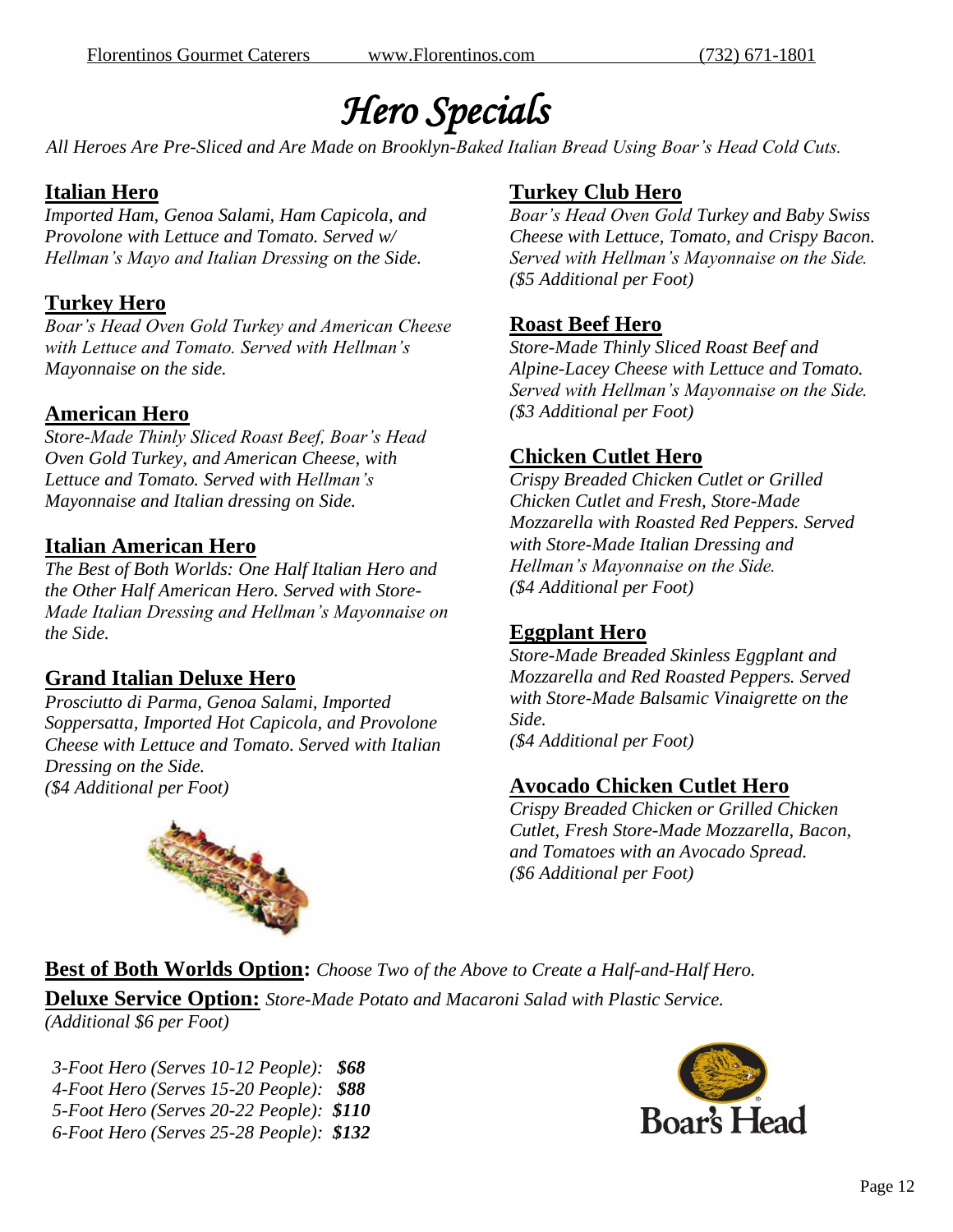# *Cold Appetizer Platters*

### **Antipasto Platter**

*Florentinos' Famous Antipasto Tray Includes Dry Sausage, Pepperoni, Genoa Salami, Prosciutto, Imported Provolone, Mozzarella Balls, Assorted Olives, Artichoke Hearts, Mushroom Salad, Stuffed Peppers, Roasted Peppers, and Bread Sticks.*

*12" Tray (serves 10-15): \$70 16" Tray (serves 15-20): \$95 18" Tray (serves 25+): \$110*

### **Florentinos Famous Fruit Platter**

*A Fresh, Locally-Sourced Platter of Watermelon, Cantaloupe, Honeydew, Grapes, Pineapples, and Strawberries, all Drizzled in Chocolate.* 

*12" Tray (serves 10-15): \$70 16" Tray (serves 20-25): \$90*

### **Caprese Mozzarella Platter**

*Store-Made, Thinly-Sliced Mozzarella Layered with Fresh Tomatoes, Red Onions, Roasted Red Peppers, and Fresh Basil Leaves.*

*12" Tray (serves 10-15): \$60 16" Tray (serves 20-25): \$85*

### **Fried Platter (Served Warm)**

*An Assortment of Rice Balls, Chicken Fingers, Pastosa Fried Ravioli, and Mozzarella Sticks.*

*Half Tray: \$63 / Full Tray: \$109*

### **Grilled Vegetable Platter (Cold)**

*A Locally-Sourced Platter of Chilled Vegetables, Grilled to Perfection, Including Red and Green Peppers, Zucchini, Squash, Eggplant, and Red Onions.* 

*12" Tray (serves 10-15): \$65 16" Tray (serves 20-25): \$95*

### **Traditional Crudité Platter**

*Locally-Sourced, Raw Vegetables with a Store-Made Seasoned Dip, Consisting of Celery, Red and Green Peppers, Carrots, Cucumbers, Snow Peas, Broccoli, and Cherry Tomatoes.*

*12" Tray (Serves 10-15): \$60 16" Tray (Serves 20-25): \$85*

### **International Cheese Platter**

*A Savory Platter of International Cheeses, including: Cheddar, Imported Provolone, Domestic Provolone, Monterey Jack, Smoked Gouda, Fresh Mozzarella, Imported Swiss, and Muenster. Served with Assorted Crackers, Pepperoni, and Fresh Strawberries and Grapes.*

*12" Tray (serves 10-15): \$80 16" Tray (serves 20-25): \$110*

### **Shrimp Cocktail**

*Jumbo Shrimp (16-20 Count) Served with Lemon Wedges and Our Homemade Cocktail Sauce.* **\$29** per Pound Page 13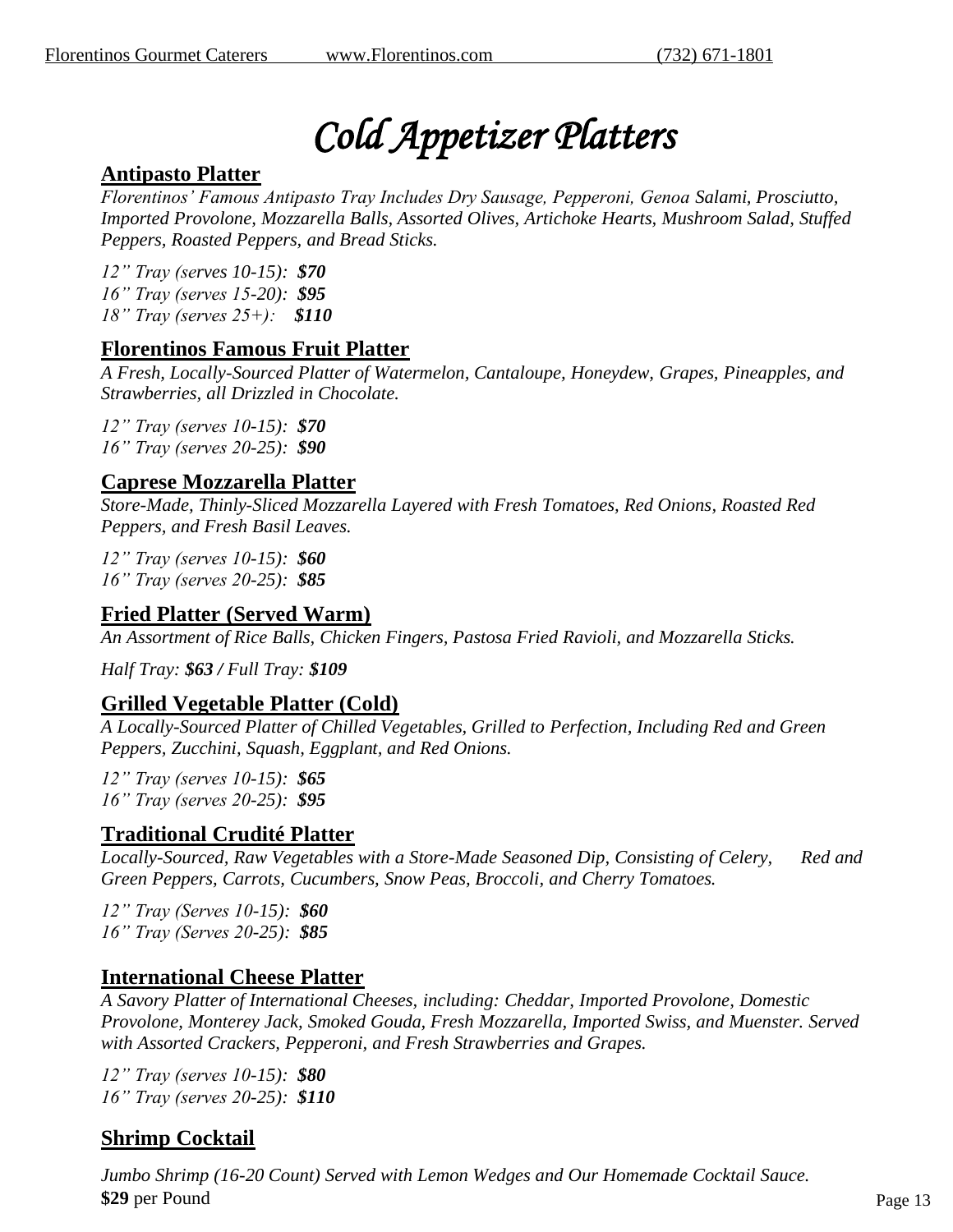## *Salad Options*

### **Florentinos House Salad**

*Freshly Tossed Greens with Cucumbers, Broccoli, Tomatoes, Onions, Peppers and Carrots with Italian Dressing. Half tray: \$40 Full tray: \$60*

### **Caesar Salad**

*Romaine Lettuce, Grated Parmigiana, and Croutons with Caesar Dressing. Half tray: \$40 Full tray: \$60*

### **Mandarin Orange Salad**

*Freshly Tossed Greens and Spinach Leaves with Mandarin Oranges, Sliced Almonds, Onions and Cherry Tomatoes with Raspberry Vinaigrette. Half tray: \$45 Full tray: \$65*

### **Greek Salad**

*Freshly Tossed Greens, Tomatoes, Feta Cheese, Olives, Cucumbers, and Bell Peppers with Raspberry Vinaigrette. Half tray: \$45 Full tray: \$65*

### **Craisin Salad with Apples & Walnuts**

*Freshly Tossed Greens with Cucumbers, Broccoli, Tomatoes, Carrots, Apples, Craisins, and Walnuts with Italian Dressing. Half tray: \$45 Full tray: \$65*

### **Grilled Chicken Caesar Salad**

*Romaine Lettuce with Grilled Chicken, Croutons, with Caesar Salad Dressing. Half tray: \$55 Full tray: \$75*

### **Strawberry Spinach Salad**

*A Mix of Baby Spinach and Arugula with Fresh Strawberries, Red Onions, Goat Cheese, with Balsamic Vinaigrette. Half tray: \$45 Full tray: \$65*

### **Avocado Salad**

*Fresh Arugula with Chopped Avocados, Cherry Tomatoes, Red Onions, Chopped Bacon, with Balsamic Vinaigrette. Half tray: \$50 Full Tray: \$70*

## *Cold Pasta and Classic Salads*

### **Rigatoni Salad**

*Rigatoni Pasta with Fresh Mozzarella, Cherry Tomatoes, Fresh Basil, with Italian Seasoning. Half tray: 4 lbs. \$44 Full tray: 7 lbs. \$76*

### **Tricolor Pasta Salad**

*Pepperoni, Roasted Peppers, Grated Parmigiana, and Basil, all Tossed in Virgin Olive Oil. Half tray: 4 lbs. \$44 Full tray:7 lbs. \$76*

### **Cavatelli and Broccoli**

*Cavatelli Pasta with Fresh Sautéed Broccoli and Grated Parmigiana Mixed with Garlic and Virgin Olive Oil. Half tray: 4 lbs. \$61 Full tray: 7 lbs. \$100*

### **Red Bliss Potato Salad**

*Sliced Red Baby Red Potatoes, Chives, Seasoning, Sour Cream, with Hellman's Mayonnaise. Half tray: 5 lbs. \$35 Full tray: 7lbs. \$49*

### **Florentinos Classic Potato Salad, Macaroni Salad, or Cole Slaw**

*With Seasoning and Hellmann's Mayonnaise Half tray: 5 lbs. \$30 Full tray: 7 lbs. \$42*

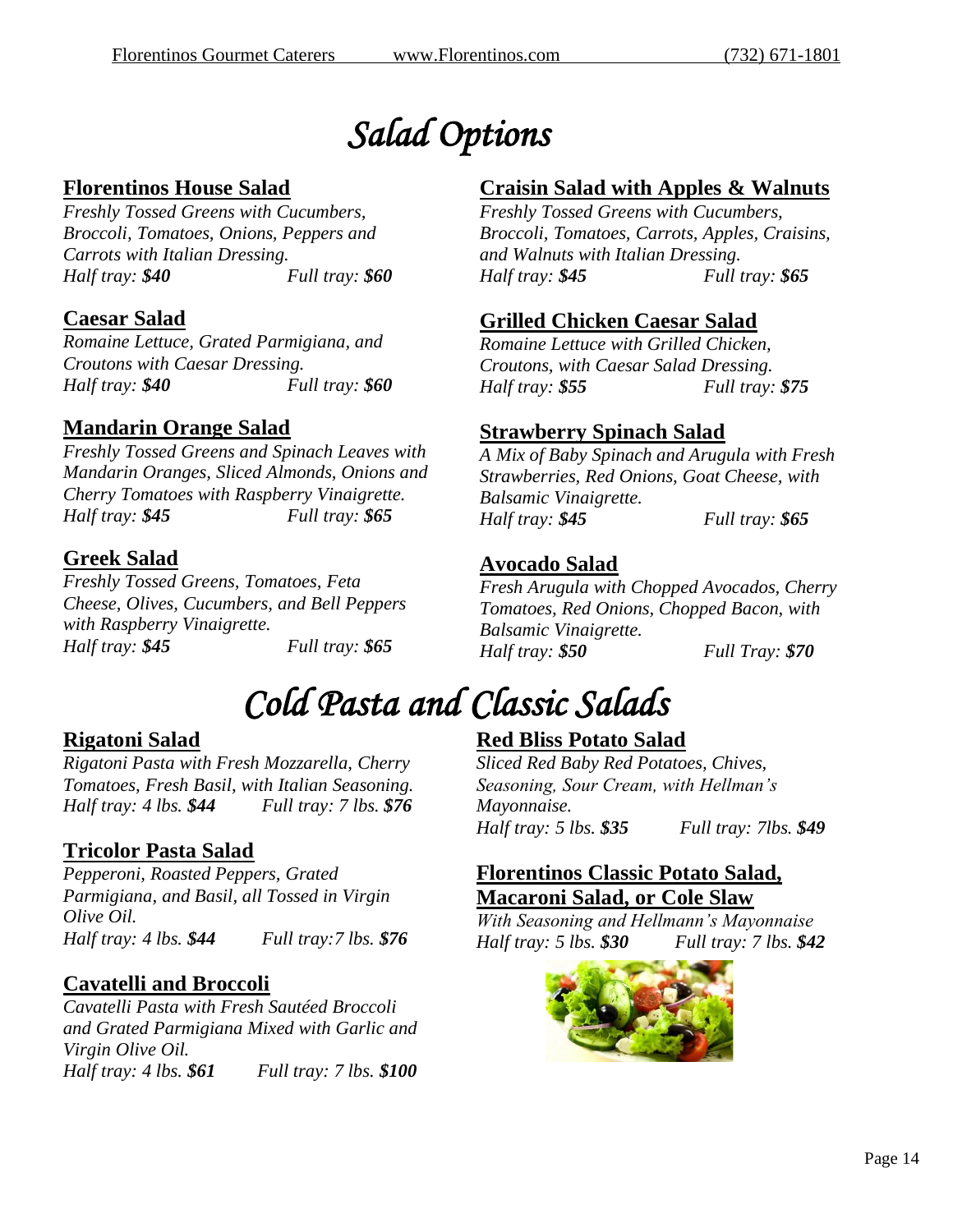# *Florentinos Deluxe Cold Buffet Package*

*A Platter Arranged with a Selection of the Following Gourmet Meats and Cheeses. Pick Four Meats and Two Cheeses from the List Below.*

#### *Meats:*

 *Store-Made Roast Beef Boar's Head Deluxe Ham Boar's Head Ham Capicola Boar's Head Ovengold Turkey Boar's Head Maple Turkey Boar's Head Classic Chicken Breast Cheeses: ~Land O'Lakes American Cheese ~Finlandia Swiss Cheese ~Boar's Head Baby Swiss ~Boar's Head Swiss Loraine*

### *Additional Selections:*

*Available at an Additional Charge Imported Proscuitto Imported Capicola*

- *Boar's Head Everroast Chicken Breast*
- *Boar's Head Bologna*
- *Boar's Head Pastrami*
- *Genoa Salami*
- *Pepperoni*

*~Boar's Head Picante Provolone ~Boar's Head Pepperjack Cheese ~Boar's Head Muenster Cheese* 

 *Imported Soppressata Imported Provolone*

### **Salad**

*Choose Three Options: Potato Salad, Macaroni Salad, Pasta Salad, and Cole Slaw.*

### **Fresh Bread**

*Assorted Rolls, and Rye*

### **Complete Plastic Service and Condiments**

*Dinner Plates, Forks, Knives, Dinner-Sized Napkins, and Serving Spoons. Hellman's Mayonnaise and Boar's Head Mustard. All Platters Come with Pickles in the Center of the Platter.*

### *Price Per Person: \$11.75*

*Cold Cut Platters are Also Available a La Carte at \$8.75 per Person.*

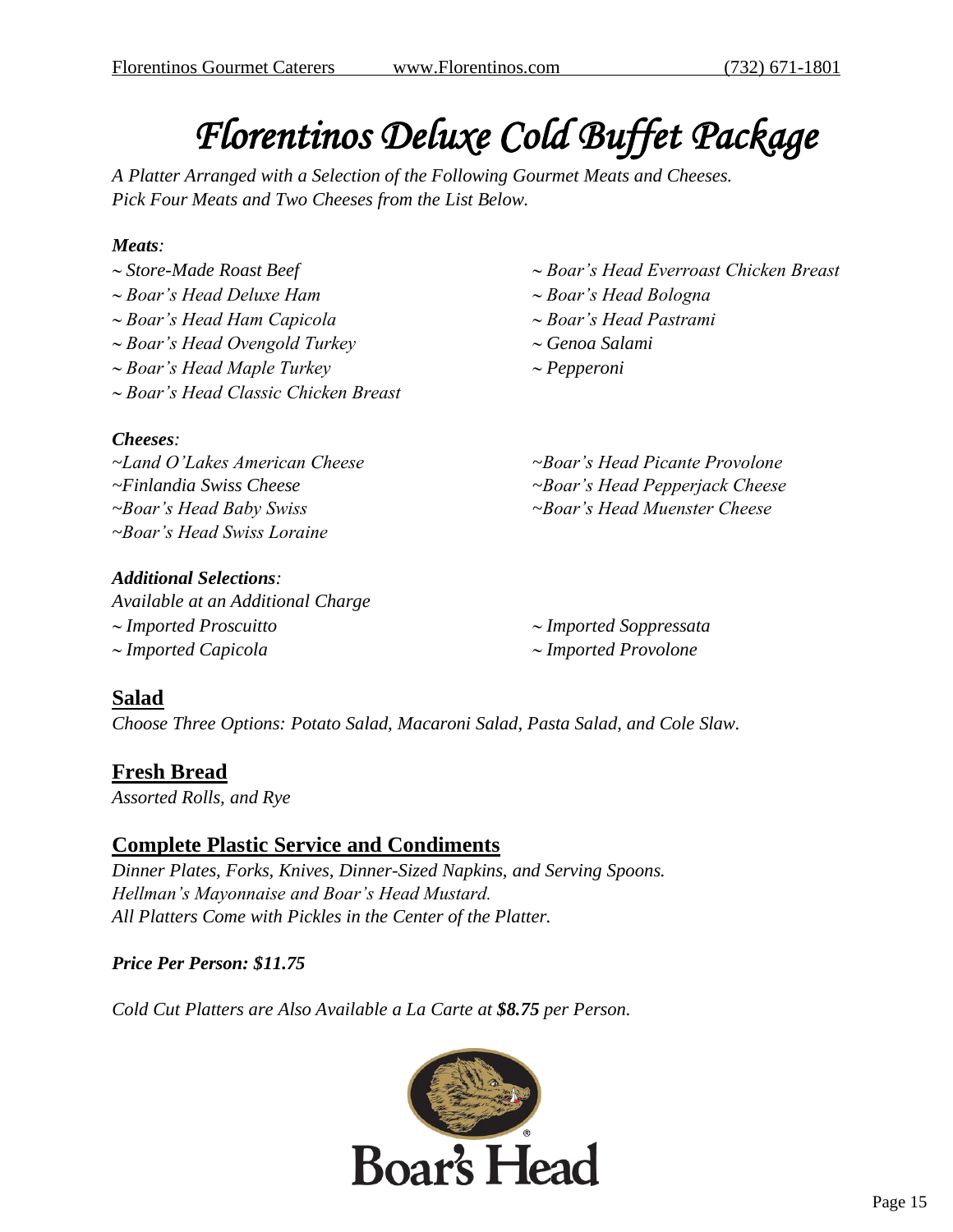## *Hot Appetizers*

*At Florentinos, we customize each and every cocktail party to fit your individual needs. Each item has a 50-piece minimum.*

## **"House Special" Appetizers**

- *Spanakopita with Baby Spinach and Feta in a Phyllo Triangle Triangle Chicken Quesadilla Vegetable Spring Roll Buffalo Chicken Spring Roll*
- *Assorted Quiche Lorraine*
- *Mini Franks*
- *Coney Island Franks (Stuffed with Sauerkraut and Mustard)*
- *Chicken Sesame Chicken and Lemongrass Pot Sticker Vegetable Pot Sticker Mini Pizzas*
- *Chicken Puff*
- *Salmon Puff*
- *Broccoli and Cheddar Puff*
- *Chicken Fajitas in a Tortilla Wrap*

### *50 Pieces for \$95*

## **"Elegant" Appetizers**

- *~Kobe Beef Cheeseburgers*
- *Scallop Wrapped with Bacon*
- *1-oz. Premium Lump Crab Cakes*
- *Raspberry and Almond Brie Log*
- *Lobster Cobbler*
- *Southwestern Beef Empanada*
- *Beef Wellington*
- *Cherry Blossom and Goat Cheese Tart*
- *Coconut Shrimp*
- *Wild Mushrooms and Artisan Cheese Tart*

 *50 Pieces for \$105*



## **House Special Package:**

 *Triangle Chicken Quesadilla Coney Island Frank(sauerkraut/ mustard ~Assorted Quiche Lorraine Broccoli and Cheddar Puff Total of 100 Pieces – \$180*

### **Elegant Package:**

- *Kobe Beef Cheeseburgers 1-oz. Premium Lump Crab Cakes Lobster Cobbler Southwestern Beef Empanada*
- *Total of 100 Pieces – \$195*

*Cold Appetizers and Dessert Platters are Available. Please Refer to Pages 11 and 15. Also Available are Waitresses, Bartenders, Canopies, Tables, and Chairs.*